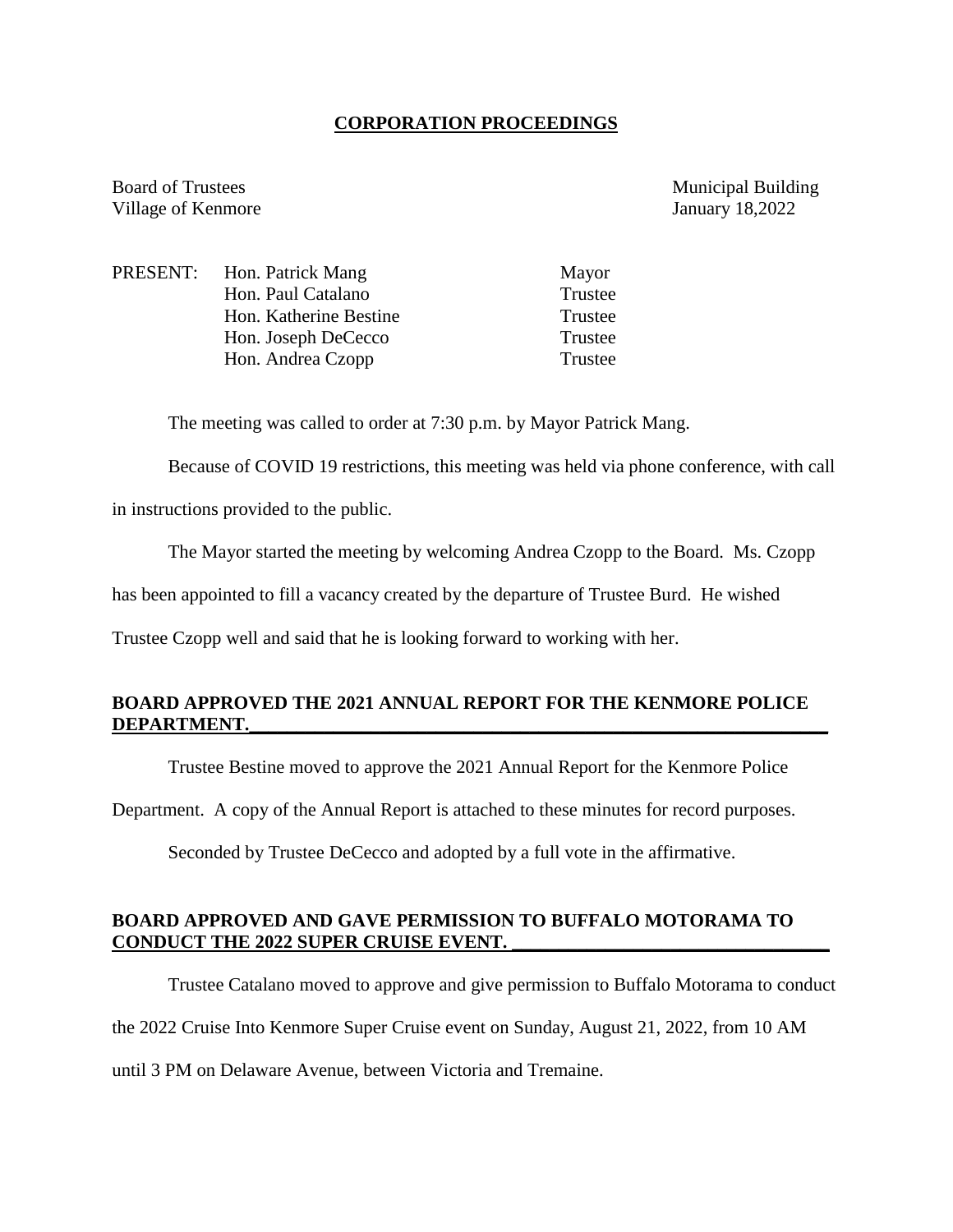Seconded by Trustee Czopp and adopted by a full vote in the affirmative.

# **BOARD APPROVED A RESOLUTION CONCERNING THE KENMORE MUNICIPAL BUILDING 2022 CALENDAR\_\_\_\_\_\_\_\_\_\_\_\_\_\_\_\_\_\_\_\_\_\_\_\_\_\_\_\_\_\_\_\_\_\_\_\_\_\_\_\_\_\_\_\_\_\_\_\_\_\_\_**

Trustee DeCecco moved to approve a resolution concerning the Kenmore Municipal Building holiday calendar. A copy of this Resolution is attached to these minutes for record purposes.

Seconded by Trustee Bestine and adopted by a full vote in the affirmative.

## **ABSTRACT OF AUDITED VOUCHERS.**

Trustee Catalano offered the following resolution and moved for its adoption:

**RESOLVED,** that the Mayor be and he hereby is authorized to sign the Abstract of Audited Vouchers dated January 18, 2021 in the amount of: General Fund \$216,321.26; Water Fund \$89,083.51; Sewer Fund \$147,203.17: Community Development Fund \$16,886.65 Capital Fund \$57,368.76 to direct the Treasurer to pay each of the listed claimants in the amount appearing opposite his/her name.

Seconded by Trustee Bestine and adopted by a full vote in the affirmative.

#### **INVITATION FOR PUBLIC COMMENT/QUESTIONS**

The Mayor asked if anyone wished to be heard.

Ellen Little of 61 Marquette, stated that she spoke to Building Inspector Michael Berns earlier and that she is concerned with the property behind her, which is vacant. She stated that this property has been a long-time problem to the neighborhood. Since the owner passed away, the bank, she understands, has placed the property in foreclosure, but has failed to maintain the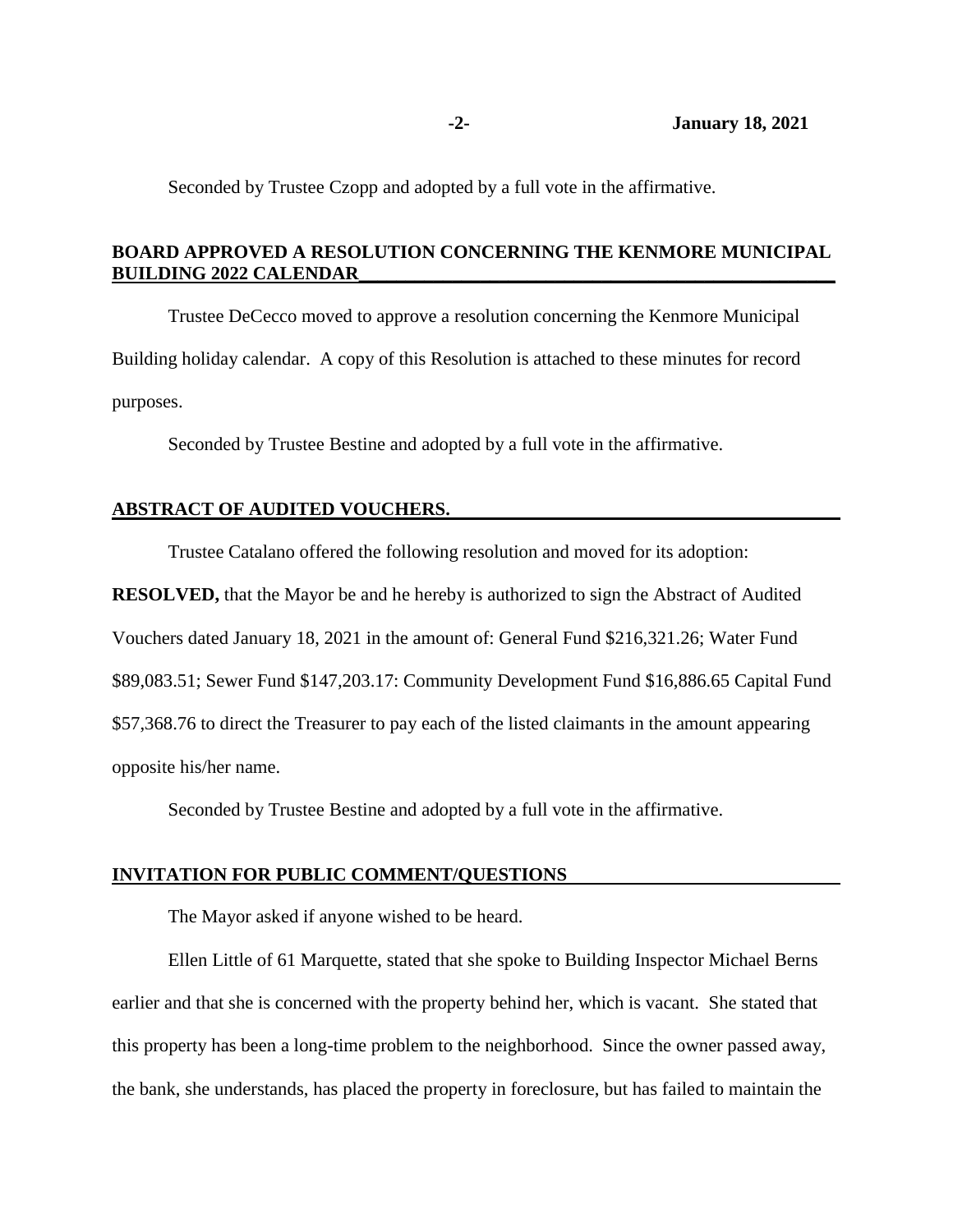property. She says that the sidewalks are in a dangerous condition. They are not shoveled, which is making it difficult for people, especially children, to walk. She says that the property is not maintained, with trash and rats present. She is very angry and frustrated that there are 3 empty houses on Hiler, and wants to know what the process is to address these vacant homes.

The Mayor stated that he had talked with Mr. Berns earlier in the day. He knows this property is a problem and that the Village had hoped that the foreclosure process would have moved forward by now.

Charles Malcomb, Esq., attorney for the Village, said that there are certain laws in place to hold the bank accountable. He'll check on the status of the foreclosure to see if these laws apply. He asked Ms. Little to contact the Clerk/Treasurer.

Kathleen Johnson, Clerk/Treasurer, gave Ms. Little her email address.

Ms. Little was happy to hear this would be done. She is very concerned that the property presents a condition where an accident is likely to happen. She also noted that there are windows open and lights on in the property, so she is concerned about squatters. She is very disappointed that the bank has failed to maintain the property.

Trustee DeCecco asked if she knew the property address. It was determined that the property is 58 Hiler.

Ms. Little said that she and her husband have done basic maintenance on the property – trimming bushes, shoveling. She also noted that this property was a problem even when the owner was alive, stating that he was aggressive and problematic and that the police were often contacted. Mayor Mang said that he would contact the Police Chief to make sure that they